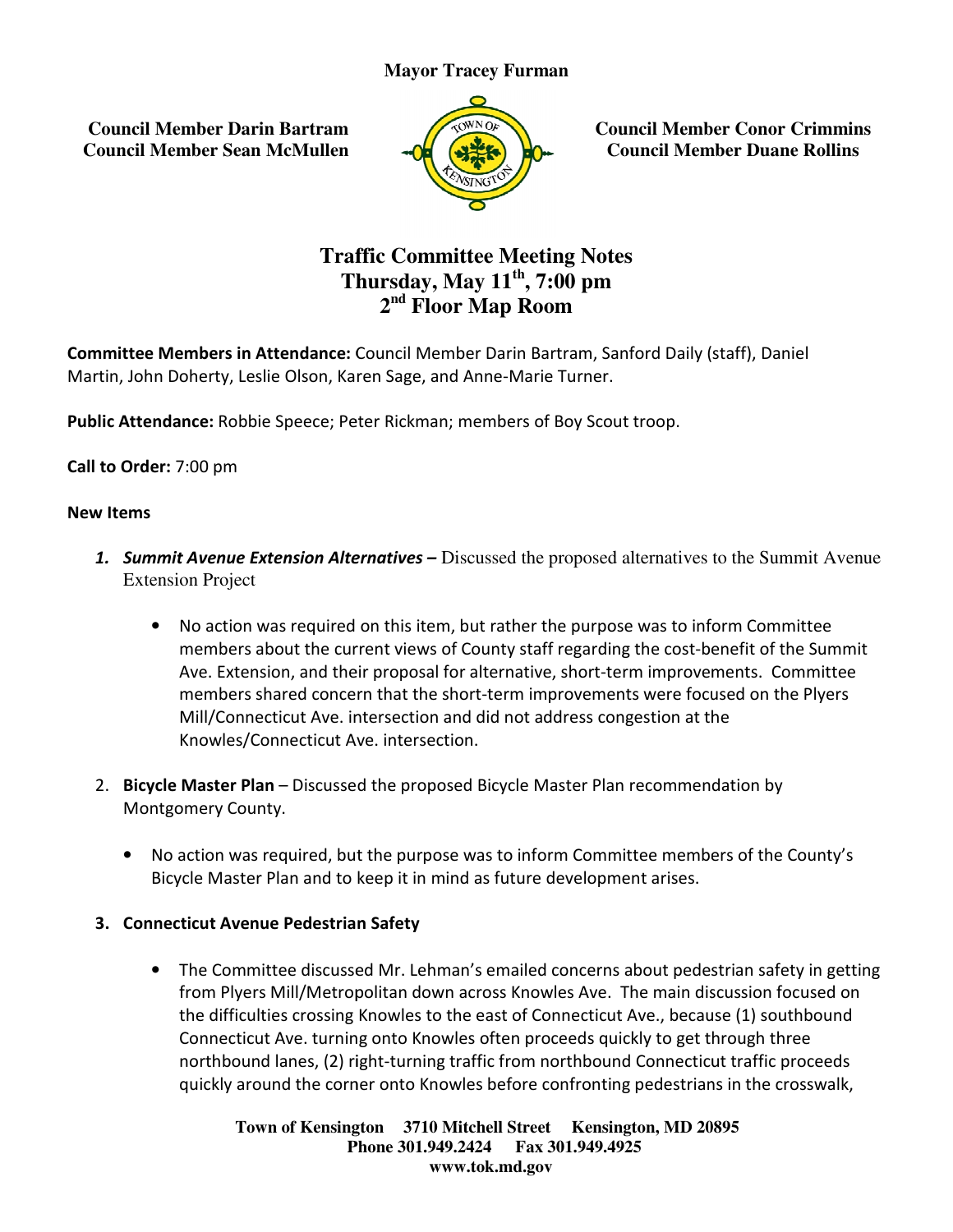and right-turning traffic from Knowles is looking left towards oncoming traffic rather than to the right where pedestrians appear. Although Committee members did not have any suggestions for the State to improve any of these conditions, Mr. Martin suggested consideration of installation of a sidewalk on the north side of Knowles, to allow pedestrians to cross to the other side of Knowles further away from Connecticut Ave.

### Old Business

- 1. Petition Request to Restrict Parking along the west side of the 10500 Block of Wheatley Street to Two (2) Hours, 7 am – 5 pm, Monday through Friday, Except by Permit.
	- The Committee discussed the petition, and also discussed alternative measures to address perceived pedestrian safety concerns on Wheatley. Residents expressed concern about walking in the street. Committee members noted concerns that restricting parking on one side of the street could lead to increased traffic speeds and that a sidewalk on the east side of Wheatley might be more effective at addressing pedestrian safety. In addition, Committee members discussed traffic calming measures and possible curb bump-outs to slow traffic. Although Committee members had reservations about the effectiveness of parking restrictions in addressing pedestrian safety, the consensus was to forward the petition to the Council for proposed approval, and to consider alternative improvements such as a sidewalk.
- 2. Design Concept Reviewed of the design concept for the proposed bump out at the intersection of Howard Avenue and Fawcett Street
	- The three alternatives for a bump-out at this intersection were discussed, which would increase sight-distance, shorten the crosswalk, slow traffic, and force vehicles to enter Howard from a greater radius.
	- Committee members noted the continued impairment of sight-distance caused by large vehicles parked on Howard Ave. The consensus was to recommend Option 2, because it would preserve sight distance and would also allow parking of one vehicle on Fawcett St. that would otherwise not be allowed under Option 1.

#### 3. No Left Turn Restriction (Kensington Pkwy. at Kent St.)

• After discussion, during which it was noted that the original reason for the sign could not be ascertained and its removal during the last six months revealed no adverse consequences, Committee recommended permanent removal of the sign.

## 4. Parking improvements along Summit Ave. north of Knowles

• Mr. Daily discussed the current parking issues along Summit Ave. and inquired whether the Committee would support requesting improvements from the County on this countyowned road. The Committee was generally supportive of such improvements, but felt that any improvements should be consistent with eventual implementation of the Summit Ave. Extension as well as Summit's designation for a Separated Bikeway under the County's Bicycle Master Plan.

> **Town of Kensington 3710 Mitchell Street Kensington, MD 20895 Phone 301.949.2424 Fax 301.949.4925 www.tok.md.gov**